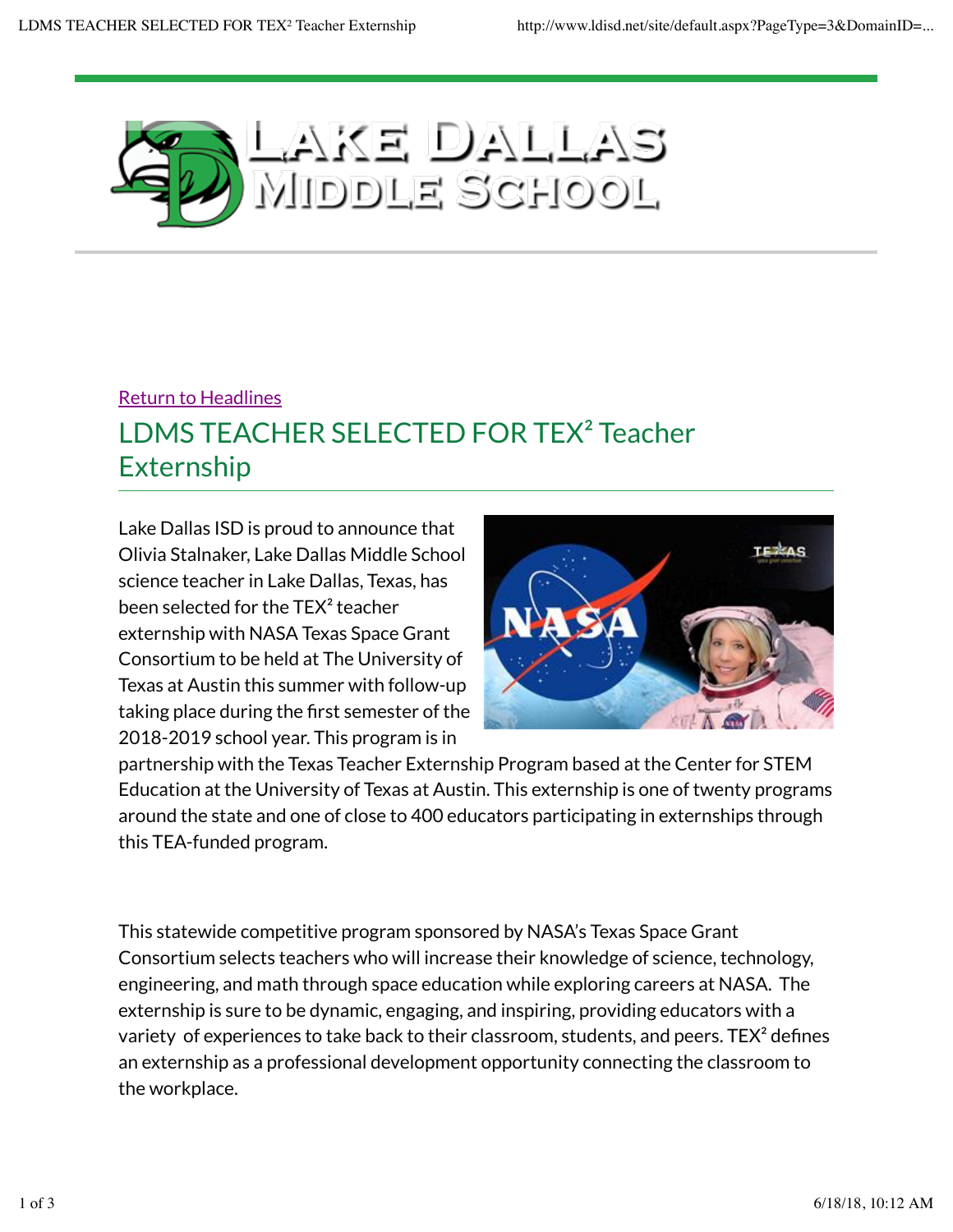program where educators will learn about trends, skills, and opportunities in Science, Technology, Engineering, and Math (STEM) industries in order to enrich and strengthen instruction and bring relevance to student learning.

Teacher externs with NASA Texas Space Grant Consortium will have direct experience and the consortium will have with NASA scientists and engineers through the STEM Engineers through the STEM Enhancement in Earth Science Sc

Those participating in the externship will benefit from:

- Increased awareness of real-world connections between subject areas and what they observe in industry,
- Opportunities to reflect on educator practice,
- Connections with community professionals, and
- Increased understanding of college and career readiness.

NASA is more than astronauts. It is scientists, engineers, IT specialists, human resource specialists, accountants, writers, technicians, and many other kinds of people working together to break barriers to achieve the seemingly impossible. Teacher externs will learn about the unprecedented array of missions – from laying the foundation to expand our human presence in deep space to developing cutting-edge technologies to study Earth's system. Each adventure is tackled with curiosity and innovation to leave an enduring impact on the world and humanity.

Careers at NASA provide the opportunity to work on unique and challenging projects that truly make an impact on humanity. During the externship, teachers will visit NASA facilities, work with scientists and engineers that are analyzing earth observing satellite data, tour NASA labs and facilities, and question astronauts and engineers about degrees and opportunities…all while exploring the extraordinary.

NASA brings together technology, science, and unique global Earth observations to provide societal benefits and strengthen our nation. Critical to understanding how our planet's natural resources and climate are changing, our observations form the foundation for important environmental planning and decisions by people all over the world. Teacher externs will celebrate all that NASA has contributed in the past and will contribute in the future and the engineering behind its accomplishments at the  $TEX<sup>2</sup>$ TSGC Externship. Teacher selected will return to their school districts to not only use materials received in their own classroom, but to train other educators.